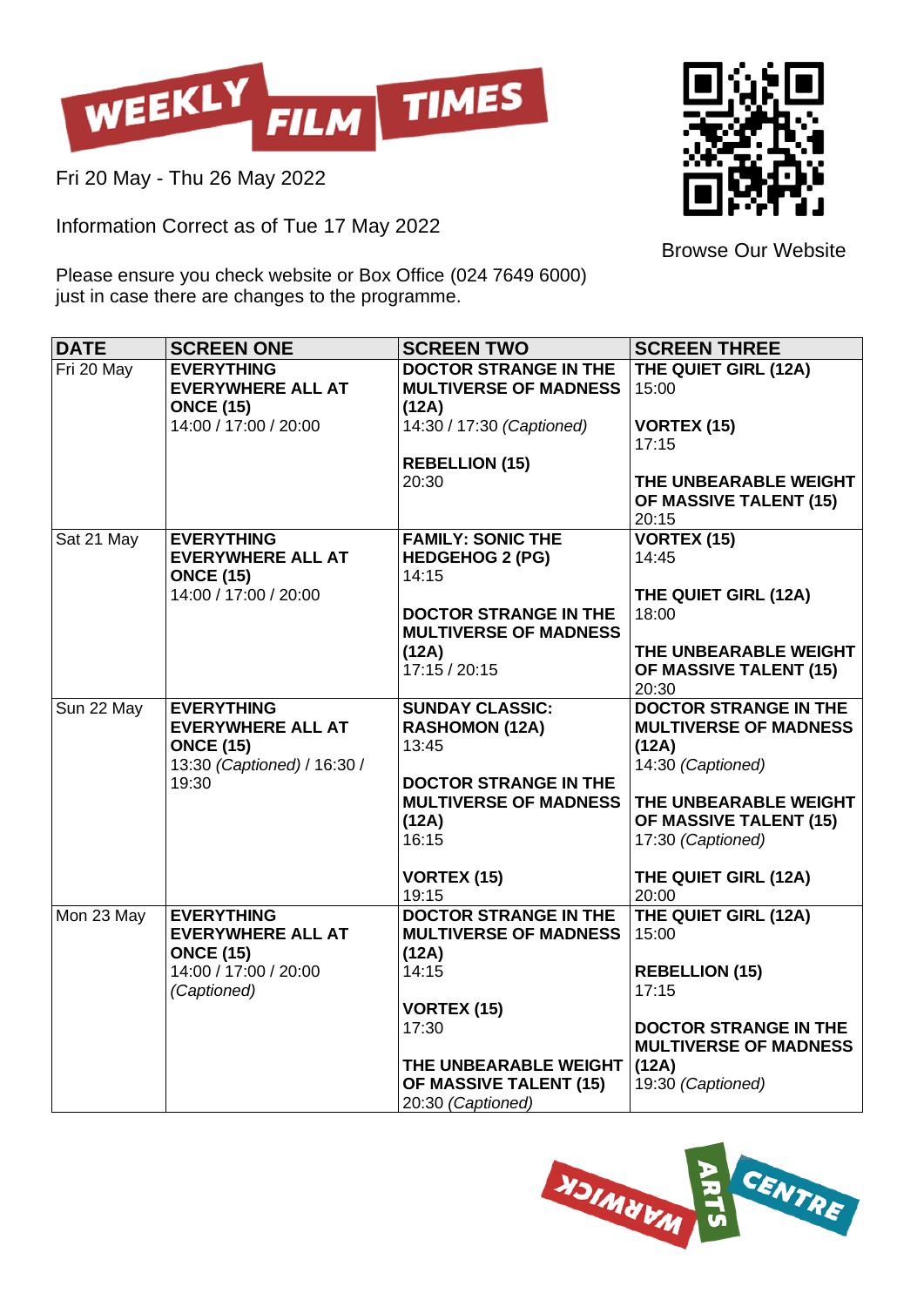| <b>DATE</b> | <b>SCREEN ONE</b>            | <b>SCREEN TWO</b>            | <b>SCREEN THREE</b>           |
|-------------|------------------------------|------------------------------|-------------------------------|
| Tue 24 May  | <b>EVERYTHING</b>            | <b>DOCTOR STRANGE IN THE</b> | <b>REBELLION (15)</b>         |
|             | <b>EVERYWHERE ALL AT</b>     | <b>MULTIVERSE OF MADNESS</b> | 15:00                         |
|             | <b>ONCE (15)</b>             | (12A)                        |                               |
|             | 14:00 / 17:00 (Captioned) /  | 14:30 / 17:30                | <b>VORTEX (15)</b>            |
|             | 20:00                        |                              | 17:15                         |
|             |                              | THE QUIET GIRL (12A)         |                               |
|             |                              | 20:30                        | THE UNBEARABLE WEIGHT         |
|             |                              |                              | <b>OF MASSIVE TALENT (15)</b> |
|             |                              |                              | 20:15                         |
| Wed 25 May  | <b>EVERYTHING</b>            | <b>DOCTOR STRANGE IN THE</b> | THE UNBEARABLE WEIGHT         |
|             | <b>EVERYWHERE ALL AT</b>     | <b>MULTIVERSE OF MADNESS</b> | OF MASSIVE TALENT (15)        |
|             | <b>ONCE (15)</b>             | (12A)                        | 14:45 (Captioned)             |
|             | 14:00 / 17:00 / 20:00        | 14:30 / 17:30                |                               |
|             |                              |                              | THE QUIET GIRL (12A)          |
|             |                              | <b>REBELLION (15)</b>        | 17:15                         |
|             |                              | 20:30                        |                               |
|             |                              |                              | <b>VORTEX (15)</b>            |
|             |                              |                              | 19:45                         |
| Thu 26 May  | <b>DOCTOR STRANGE IN THE</b> | <b>EVERYTHING</b>            | THE QUIET GIRL (12A)          |
|             | <b>MULTIVERSE OF MADNESS</b> | <b>EVERYWHERE ALL AT</b>     | 14:15                         |
|             | (12A)                        | <b>ONCE (15)</b>             |                               |
|             | 13:00                        | 13:15 / 16:15                | <b>VORTEX (15)</b>            |
|             |                              |                              | 16:30                         |
|             | <b>EVERYTHING</b>            | <b>DOCTOR STRANGE IN THE</b> |                               |
|             | <b>EVERYWHERE ALL AT</b>     | <b>MULTIVERSE OF MADNESS</b> | THE UNBEARABLE WEIGHT         |
|             | <b>ONCE (15)</b>             | (12A)                        | OF MASSIVE TALENT (15)        |
|             | 19:00                        | 19:15                        | 19:30                         |

| <b>TITLE</b>                 | <b>COPY</b>                                                                                     |
|------------------------------|-------------------------------------------------------------------------------------------------|
| <b>EVERYTHING EVERYWHERE</b> | Directed by Daniel Kwan and Daniel Scheinert, collectively known as                             |
| ALL AT ONCE (15)             | Daniels, the film is a hilarious and big-hearted sci-fi action adventure about                  |
| 2 hours 10 minutes           | an exhausted Chinese American woman (Michelle Yeoh) who can't seem                              |
|                              | to finish her taxes.                                                                            |
| <b>DOCTOR STRANGE IN THE</b> | In Marvel Studios' "Doctor Strange in the Multiverse of Madness," the MCU                       |
| <b>MULTIVERSE OF MADNESS</b> | unlocks the Multiverse and pushes its boundaries further than ever before.                      |
| (12A)                        |                                                                                                 |
| 1 hour 55 minutes            |                                                                                                 |
| THE QUIET GIRL (12A)         | Adapted from Claire Keegan's acclaimed short story, Foster, and featuring                       |
| 1 hour 25 minutes            | a mesmerising performance by Catherine Clinch, The Quiet Girl is a                              |
|                              | touching exploration of childhood and the complexities of navigating the                        |
|                              | adult world.                                                                                    |
| <b>VORTEX (15)</b>           | Gaspar Noé's latest is a tender film about loneliness, love and dying.                          |
| 2 hours 10 minutes           |                                                                                                 |
|                              | THE UNBEARABLE WEIGHT OF   Nicolas Cage stars as Nick Cage in the action-comedy "The Unbearable |
| <b>MASSIVE TALENT (15)</b>   | Weight of Massive Talent."                                                                      |
| 1 hour 35 minutes            |                                                                                                 |
| <b>REBELLION (15)</b>        | Filmmakers Maia Kenworthy and Elena Sánchez Bellot's intimate                                   |
| 1 hour 10 minutes            | documentary Rebellion tells the story of the environmental movement                             |
|                              | <b>Extinction Rebellion.</b>                                                                    |
| <b>FAMILY: SONIC THE</b>     | The world's favourite blue hedgehog is back for a next-level adventure                          |
| <b>HEDGEHOG 2 (PG)</b>       |                                                                                                 |
| 1 hour 55 minutes            |                                                                                                 |
| <b>SUNDAY CLASSIC:</b>       | The rape of a bride and the murder of her samurai husband are recalled                          |
| <b>RASHOMON (12A)</b>        | from the perspectives of a bandit, the bride, the samurai's ghost and a                         |
| 1 hour 20 minutes            | woodcutter.                                                                                     |